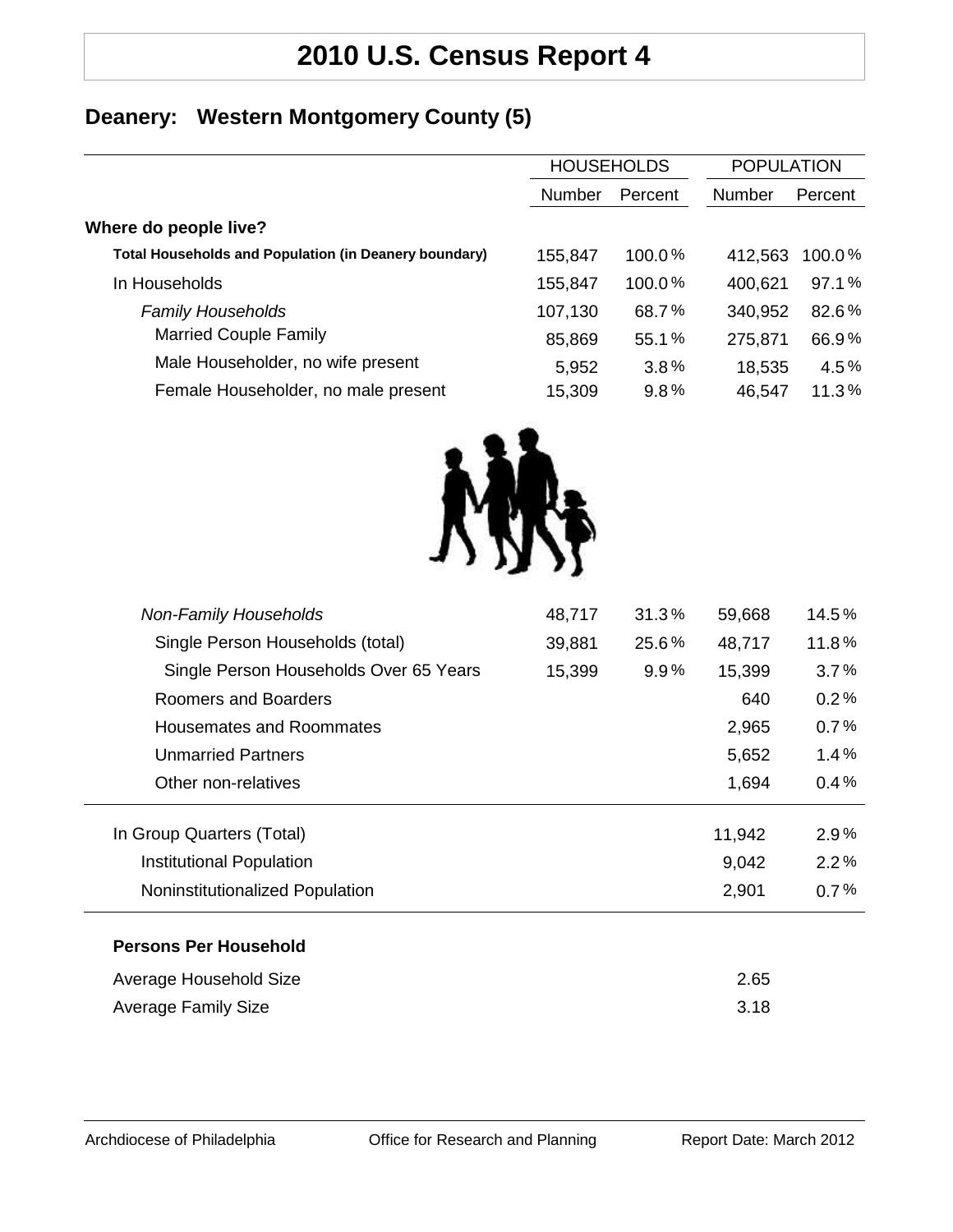# **2010 U.S. Census Report 4**

### **Deanery: Western Montgomery County (5)**

|                                                      |         | <b>POPULATION</b> |  |
|------------------------------------------------------|---------|-------------------|--|
| <b>CHILDREN - UNDER AGE 18</b>                       | Number  | Percent           |  |
| Total Children - Under Age 18 (in Deanery boundary)  | 97,150  | 100.0%            |  |
| In Households                                        | 96,658  | 99.5%             |  |
| Householder or spouse is under 18                    | 16      | 0.0%              |  |
| With Related:                                        |         |                   |  |
| Married-Couple Family                                | 71,508  | 74.0%             |  |
| Male Householder, No Wife Present                    | 4,177   | 4.3%              |  |
| Female Householder, No Husband Present               | 13,626  | 14.0%             |  |
| <b>Other Related Householder</b>                     | 1,444   | 1.5%              |  |
| <b>With Non-Relatives</b>                            | 1,217   | 1.3%              |  |
| <b>Grandparent Householder</b>                       | 4,671   | 4.8%              |  |
| In Group Quarters                                    | 492     | 0.5%              |  |
| Institutionalized population                         | 350     | 0.4%              |  |
| Noninstitutionalized population                      | 142     | 0.1%              |  |
| Where do Adults - Age 65 and Older - Live?           |         |                   |  |
| Total Adults - Age 65 and Older (in Parish boundary) | 57,743  | 100.0%            |  |
| In Households                                        | 54,536  | 94.4%             |  |
| Family Households:                                   | 37,559  | 65.0%             |  |
| Is Householder or Spouse                             | 32,612  | 56.5%             |  |
| With Other Relative Householder                      | 775     | 1.3%              |  |
| With Non-Related Householder                         | 161     | 0.3%              |  |
| is Parent                                            | 2,666   | 4.6%              |  |
| is Parent-in-Law                                     | 1,345   | 2.3%              |  |
| In Non-family Households:                            | 16,977  | 29.4%             |  |
| Male Living Alone                                    | 4,004   | 6.9%              |  |
| Male not Living Alone                                | 425     | 0.7%              |  |
| Female Living Alone                                  | 11,395  | 19.7%             |  |
| Female not Living Alone                              | 390     | 0.7%              |  |
| Other                                                | 762     | 1.3%              |  |
| In Group Quarters                                    | 3,207   | 5.6%              |  |
| Institutionalized population                         | 3,083   | 5.3%              |  |
| Noninstitutionalized population                      | 124     | 0.2%              |  |
| <b>Housing Units in the Deanery</b>                  |         |                   |  |
| <b>Total Housing Units</b>                           | 164,907 | 100.0%            |  |
| Occupied                                             | 155,847 | 94.5%             |  |
| Owner-Occupied                                       | 112,999 | 68.5%             |  |
| Renter-Occupied                                      | 42,848  | 26.0%             |  |
| Vacant                                               | 9,060   | 5.5%              |  |